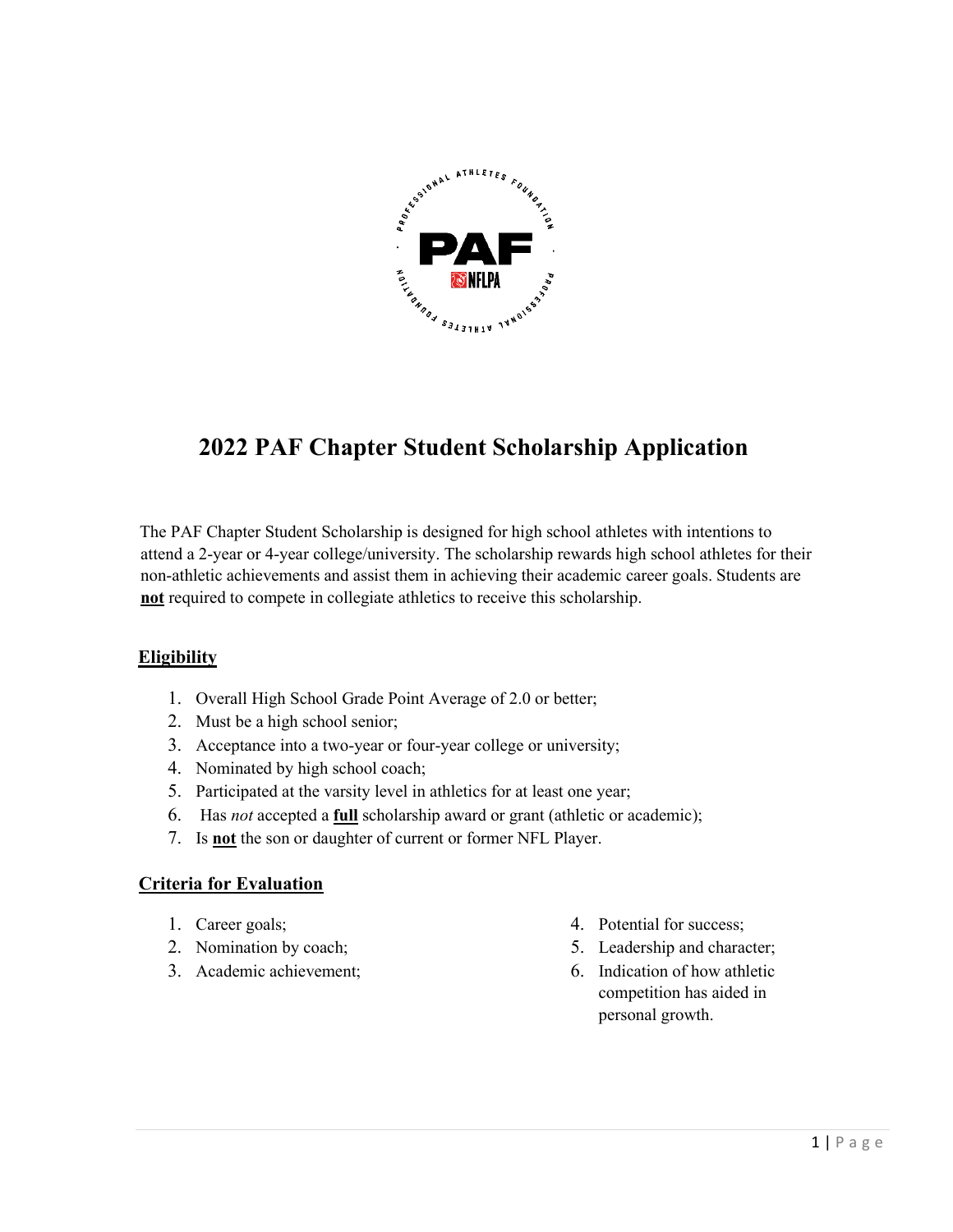## **Nomination Materials**

The following materials must be provided to the Scholarship Committee:

- 1. Application completed by student;
- 2. Essay provided by student 500-700 words;
- 3. High school transcript;
- 4. Coach's nomination form and nomination letter.

## **NFLPA Former Player Chapter Information**

**The Chairman of the Scholarship Committee for the PAF Student Scholarship is:**  Tom Broom 20085-351-0744

**Nomination Materials should be forwarded to:**  Tom Broom, 113 Beau Chasse, Mandeville, LA 70471

**The Scholarship deadline is:**  Friday, February 18, 2022

*Note: A student who accepts this scholarship and plans to participate in athletics at the college level as a nonscholarship or "walk-on" athlete should carefully examine how the scholarship might impact the college or university. Any high school athlete who receives any form of financial aid or scholarship funds, including this scholarship, and*  who intends to participate in athletics at a school governed by the NCAA falls under NCAA guidelines and should *consult with appropriate college counselors about how this scholarship might affect athletic eligibility.* 

.

.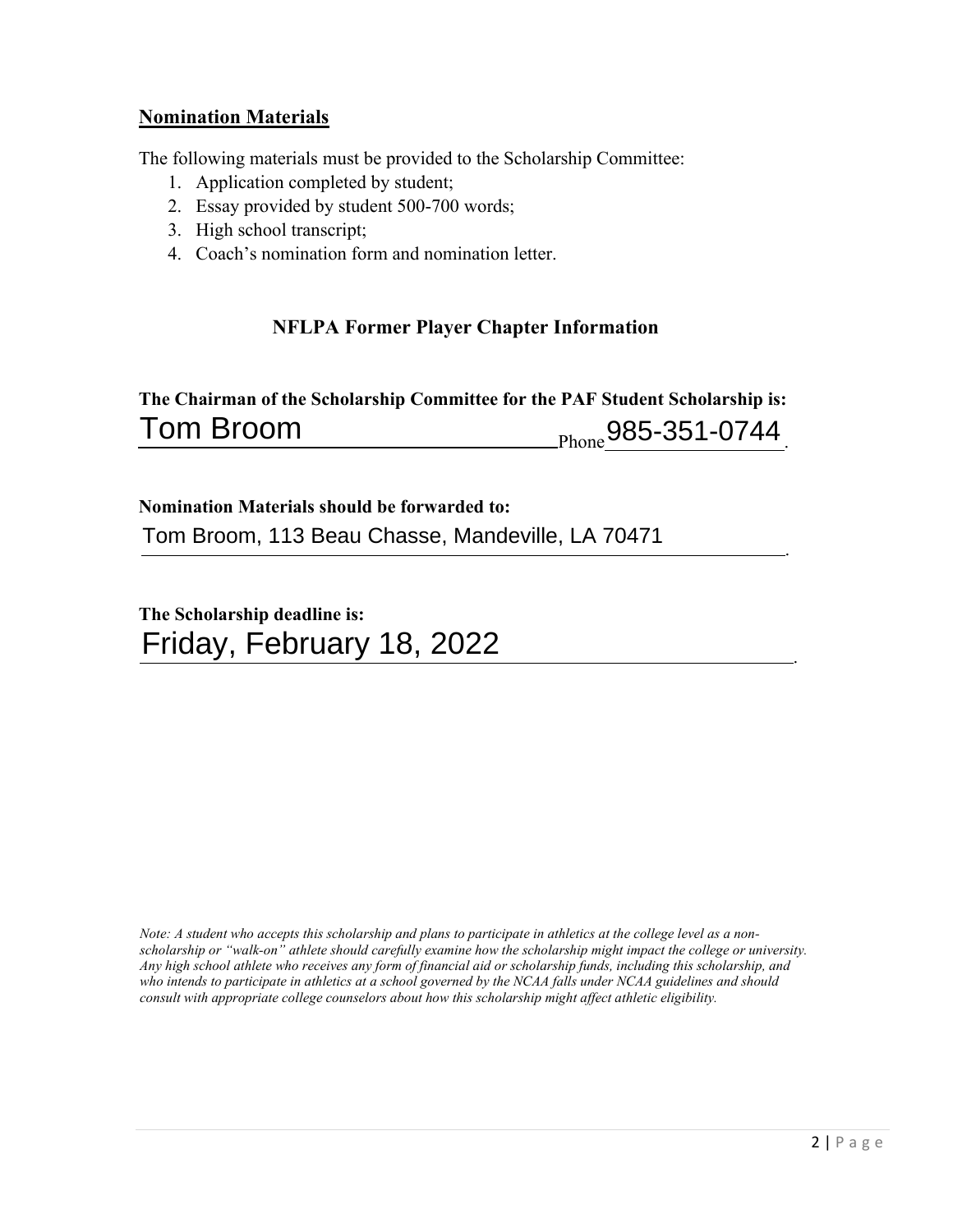## **Professional Athletes Foundation Student Scholarship Application Form**

- 1. Overall High School Grade Point The following materials should be Average of 2.0 or better; provided to the Scholarship
- 2. Senior status; Committee:
- college/university; nomination letter;
- 
- 5. Participated at the varsity level athletics for and/or parent at least one-year;
- 6. Has *not* accepted a **full** scholarship 3. Essay provided by student award or grant (athletic or academic).

## *Note: Children of current or former NFL players are not eligible.*

## **Criteria for Evaluation Instructions**

- 
- 
- 3. Academic achievement; example a print or type.
- 
- 
- 6. Indication of how athletic competition application to be considered. has aided in personal growth.  $\qquad \qquad$  3. The completed application

## **Eligibility Nomination Materials**

- 
- 3. Accepted at a 2-year or 4-year 1. Coach's nomination form and
- 4. Nominated by High School Coach; 2. Completed application form by student
	- 500-700 words; 4. High school
	- transcript.

- 1. Career goals; 1. The application must be filled out 2. Nomination by coach; by the student applicant. Please
- 4. Potential for success; 2. All requirements must be met and 5. Leadership and character; all information complete for an
	- should be sent to the NFLPA Former Player chapter's scholarship chairman **only**. See page 3 for the scholarship chairman's contact information.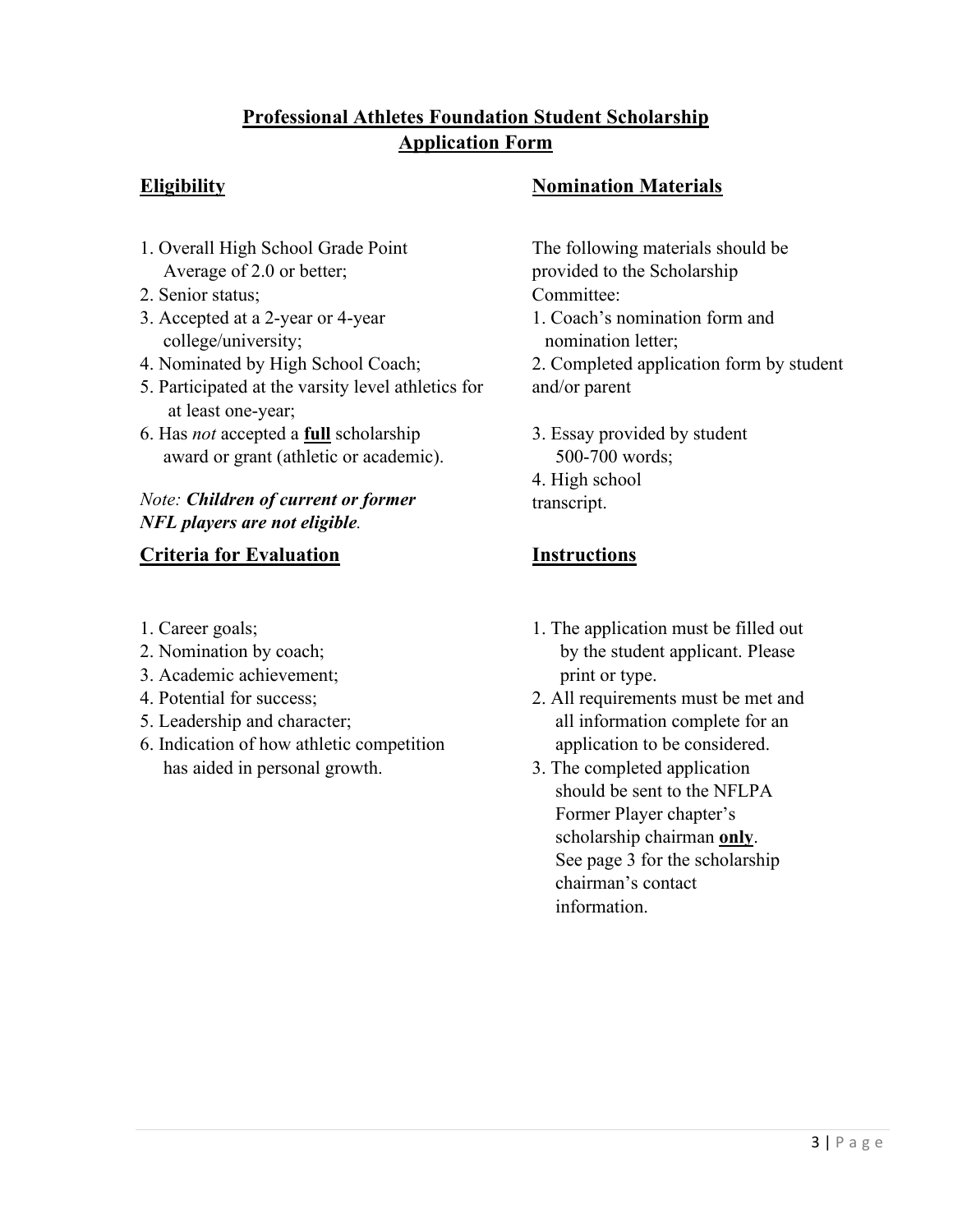| Name Last four digits of SSN#  Last four digits of SSN#  Last four digits of SSN#  Last four digits of SSN#  Last four digits of SSN#  Last four digits of SSN#  Last four digits of SSN#  Last four digits of SSN#  Last four |  |
|--------------------------------------------------------------------------------------------------------------------------------------------------------------------------------------------------------------------------------|--|
|                                                                                                                                                                                                                                |  |
| City, State, Zip Code                                                                                                                                                                                                          |  |
| Email address:                                                                                                                                                                                                                 |  |
| Parent's or Guardian's name:                                                                                                                                                                                                   |  |
| Parent's or Guardian's email address:                                                                                                                                                                                          |  |
| Parent's or Guardian's phone number:                                                                                                                                                                                           |  |
| <b>Academic Information</b> (if applicable)                                                                                                                                                                                    |  |
| High School GPA                                                                                                                                                                                                                |  |
| Class Rank<br><u> The Communication of the Communication</u>                                                                                                                                                                   |  |
| <b>SAT Score</b>                                                                                                                                                                                                               |  |
| <b>ACT</b> Score                                                                                                                                                                                                               |  |
| <b>Athletics</b>                                                                                                                                                                                                               |  |

High School Athletic Involvement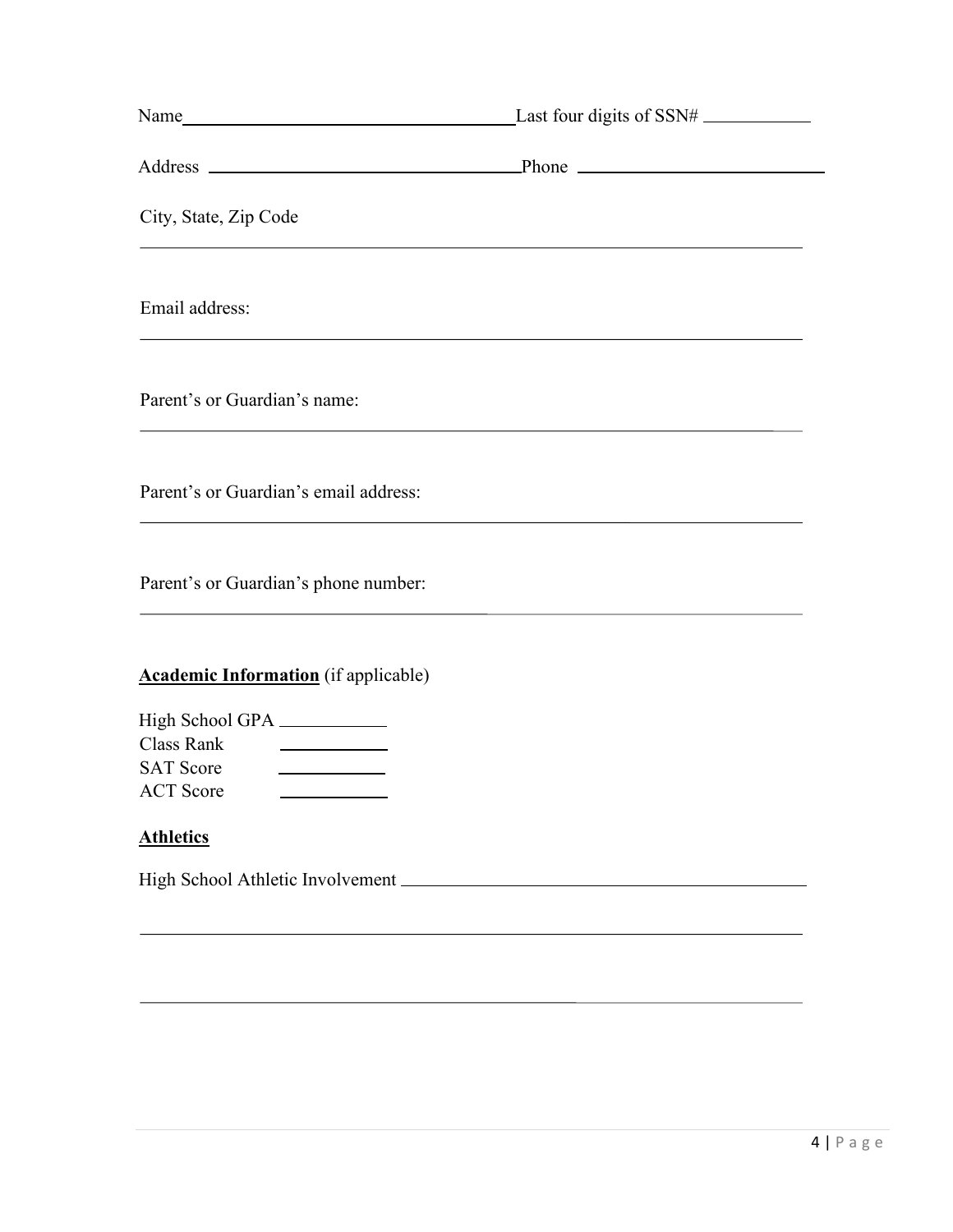### **School Activities**

List other school activities in which you have been involved

## **College (s) Accepted Into**

College(s) or University(s) at which you have been accepted:

Expected College Major:

#### **Signatures**

I acknowledge that the information provided on this application is accurate.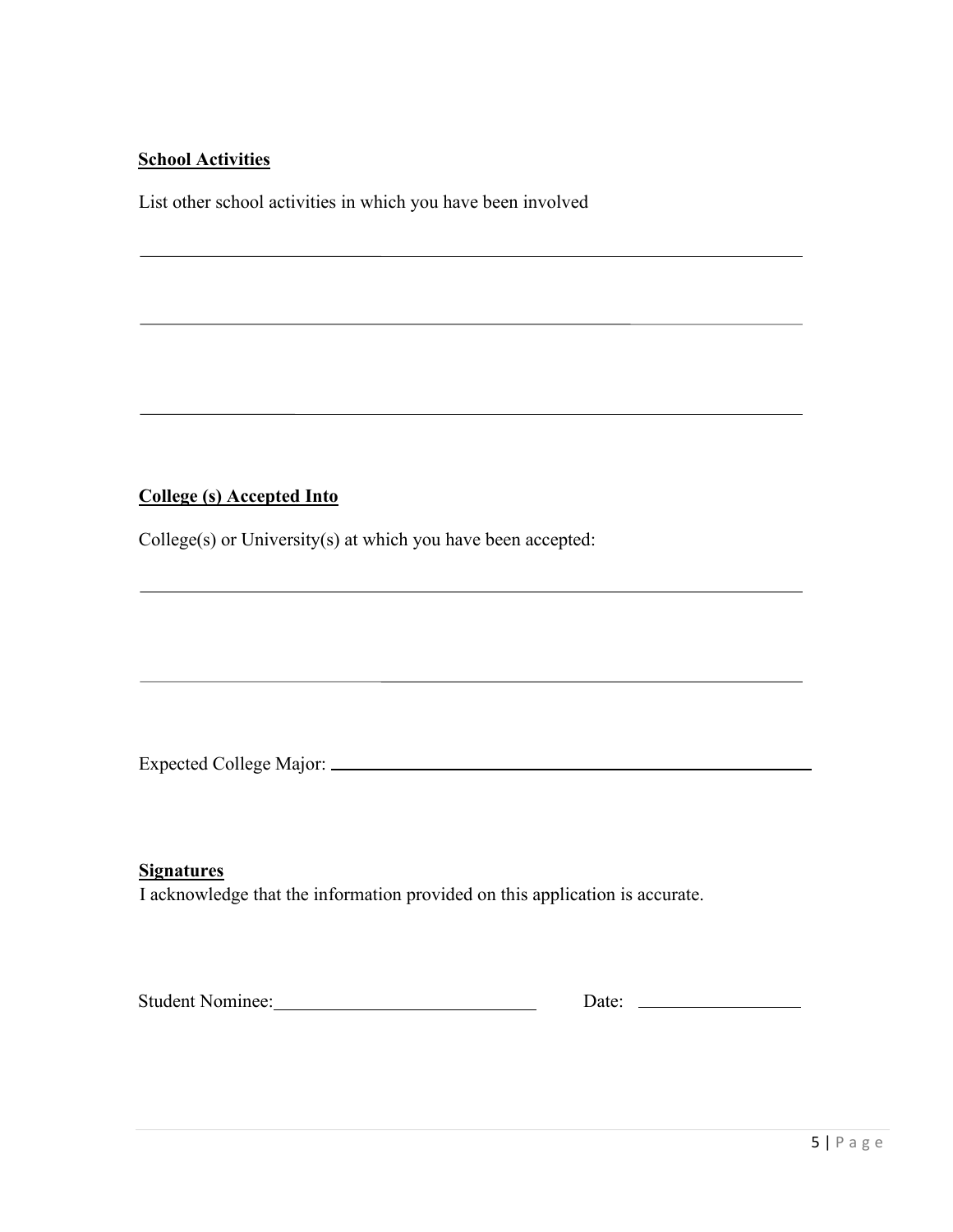### **Please attached the following information with your application**:

• **Essay**

On an attached sheet, indicate why participation in high school athletics has been important to you and how this scholarship will help you achieve your career goals.

500 to 700 words

#### • **High School Transcript**

Unofficial transcripts will be accepted with application. Please note you will be required to submit an official high school transcript if you are selected for this scholarship award.